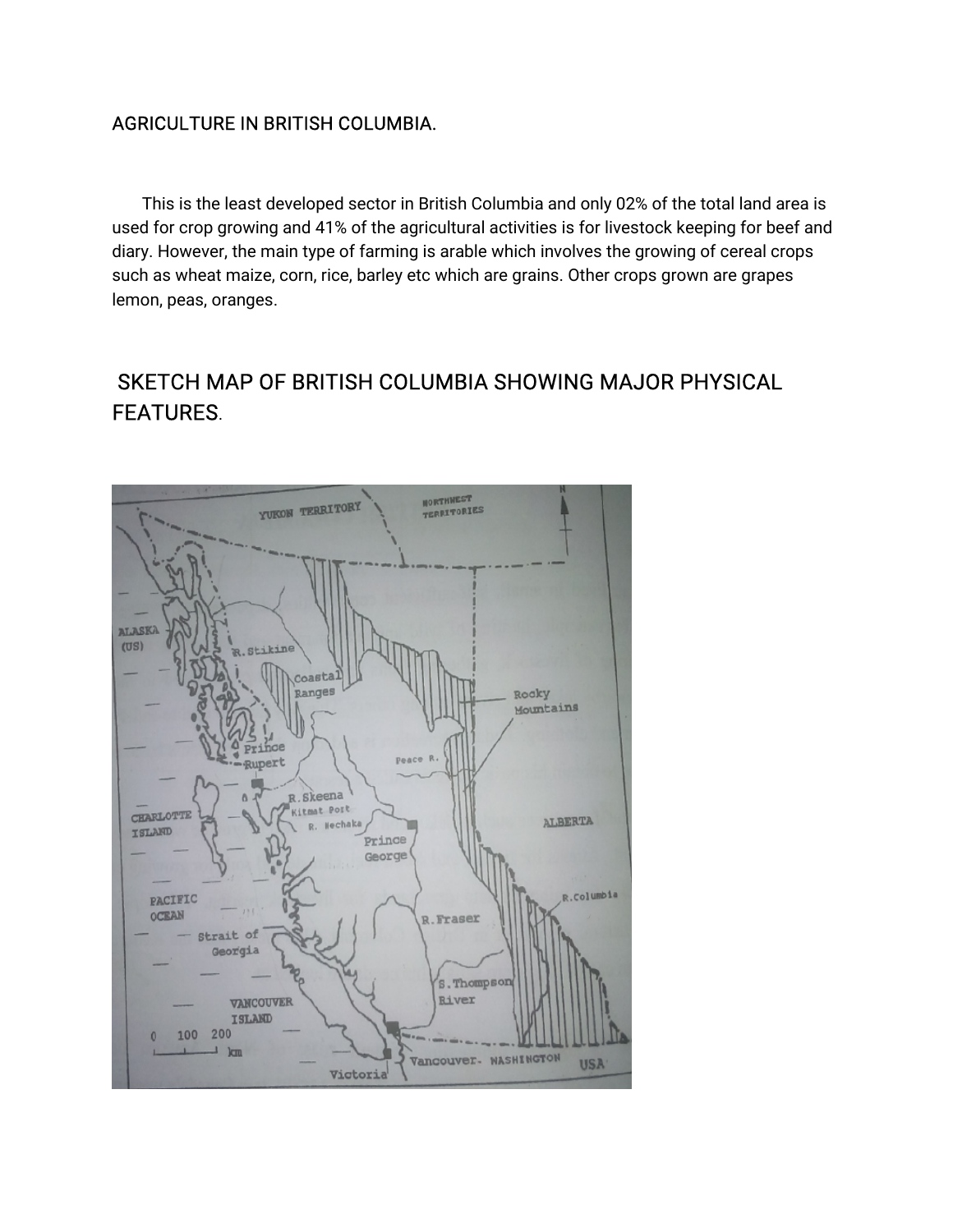## FACTORS OR CONDITIONS WHICH HAVE FAVOURED THE DEVELOPMENT AND GROWTH OF AGRICULTURAL SECTOR IN BRITISH COLUMBIA.

### Physical factors.

\* Existence of water bodies around British Columbia e.g Pacific ocean, R. fraser which provide water for irrigation in the agricultural sector.

\* Cool temperature in British Columbia which attract settlements that provide labour in agricultural sector.

\* Variety of valuable and commerical agriculture products in British Columbia e.g animals and crops which has helped agriculture industry to compete on world market.

\* Presence of Forests in British Columbia which help in formation of rainfall for crop growth in the agricultural sector.

\* Large extensive land in British Columbia e.g in Vancouver island which is used to set up farms in the agricultural sector.

\* Reliable rainfall in British Columbia which favours the growth of crops and pasture for animals to feed on.

\* Gentle relief in agricultural areas in British Columbia which favour the setting up of agricultural farm structures.

\* Fertile soils in agricultural areas in British Columbia which favour the growth of crops and pasture for animals to feed on.

#### Human factors.

\* Skilled labour in British Columbia e.g farmers, farm managers who have helped to do work in agricultural farms.

\* Sufficient capital in British Columbia e.g from government and investors which has been used to pay workers,taxes and buying machines used in agricultural sector.

\* Efficient and reliable transport networks in British Columbia e.g,roads which are used to connect agriculture centres to market areas.

\* Favourable and supportive government policy in British Columbia provision of loans to Farmers, provision of farming land which has helped to attract investors and market to fishing industry.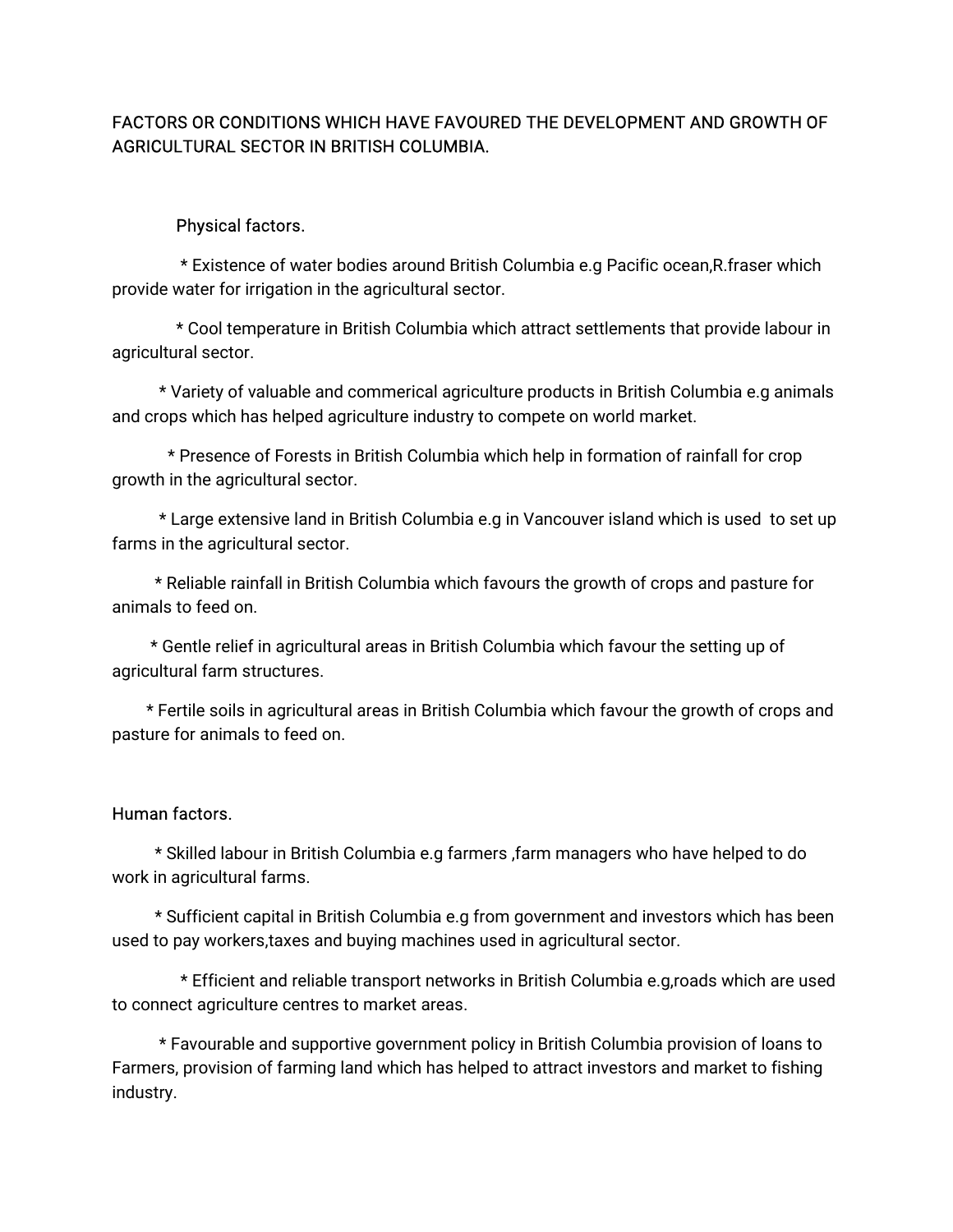\* Presence of wide and ready market in British Columbia e.g domestic and international levels eg Europe, Asia which has helped to buy agricultural products.

\* Advanced and modern technology in British Columbia e.g use of tractors which has simplified work and production in agricultural farms.

\* Sufficient power supply in British Columbia e.g HEP generated from rivers like r.fraser which is used to run machines on agricultural farms.

\* Intensive agricultural research in British Columbia e.g on market control,pest and disease controlwhich has helped to improve on quality of agricultural production.

\* Political stability in British Columbia e.g police that keep law and order which has attracted investors and market to set up modern agricultural farms.

\* Presence of many agro based industries in British Columbia eg food processing industries which help to process agricultural priduces into quality products.

\* Presence of agricultural cooperative in British Columbia which help farmers to access loans and market

\* Modern advertisements in British Columbia e.g through internet which has helped to attract market and investors to the agricultural sector.

## CONTRIBUTIONS/IMPORTANCE/BENEFITSOFTHEAGRICULTURALSECTORTO THE DEVELOPMENT OF BRITISH COLUMBIA.

\* It has provided employment opportunities to the people of British Columbia e.g farmers vet doctors, farm Managers, drivers which has earned them income.

\* Agricultural sector has provided raw materials to industries e.g agro based industries which has been used to manufacture other products e.g juice, butter.

\* It has generated revenue to the government of British Columbia which has been used to development infrastructures like roads, schools and hospitals.

\* Agriculture industry has promoted infrastructural developments in British Columbia e.g school roads which have improved standards of living in British Columbia.

\* It promoted diversification of the economy in British Columbia e.g setting up of agriculture centres national wide which has reduced on over depending on few sectors in British Columbia.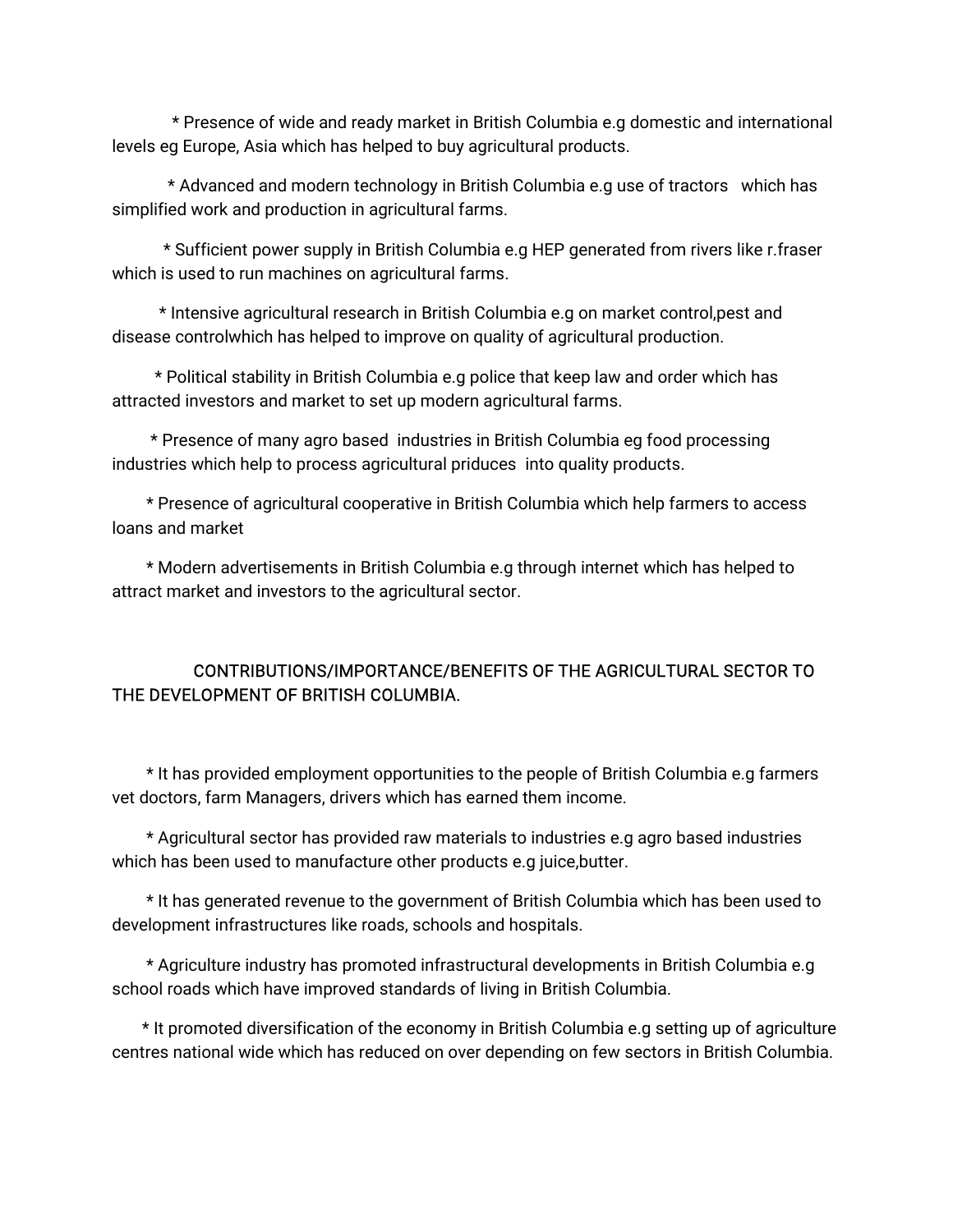\*Agricultural sector has promoted urbanisation in British Columbia e.g through infrastructural developments like roads this has led to development in the country.

\* It has promoted foreign exchange and currency in British Columbia e.g with Europe, Asia which has helped to settle international debts and infrastructural developments.

\* Agricultural industry has promoted international relations through trade between British Columbia with others like Europe Asia which has helped to promote peace and unity in the region.

\* It has provided market to others sectors in British Columbia e.g engineering industry which has helped others sectors earn income for development.

\* Agricultural industry has promoted the development of others sectors within the economy in British Columbia e.g tourism which has encouraged development in British Columbia.

\* It has promoted education and research e.g Universities and colleges in British Columbia which has helped students to acquire knowledge and skills about agriculture Field.

\* Agricultural industry has provided food to the people of British Columbia e.g fish which helped them to improve on their balanced diet in form of proteins.

### PROBLEMS AND CHALLENGES FACED BY THE FISHING SECTOR IN BRITISH COLUMBIA.

\* Exhaustion of soil due to monoculture.

\*Unfavorableclimaticconditionse.gwinterwhichinterruptsagriculturalactivitieshence limiting production.

\* Competition from other countries dealing in agricultural products e.g Europe Asia which leads the sector to losses and limits production.

\* High costs of transport in British Columbia due to perishable nature of agricultural products e.g in aeroplane to European market this has discouraged transportation of products.

\* Limited skilled labour in agricultural sector this has made work and production difficult in British Columbia'a agricultural sector.

\* Unsupportive government policy e.g high taxation in British Columbia which has discouraged investors and market to agricultural sector.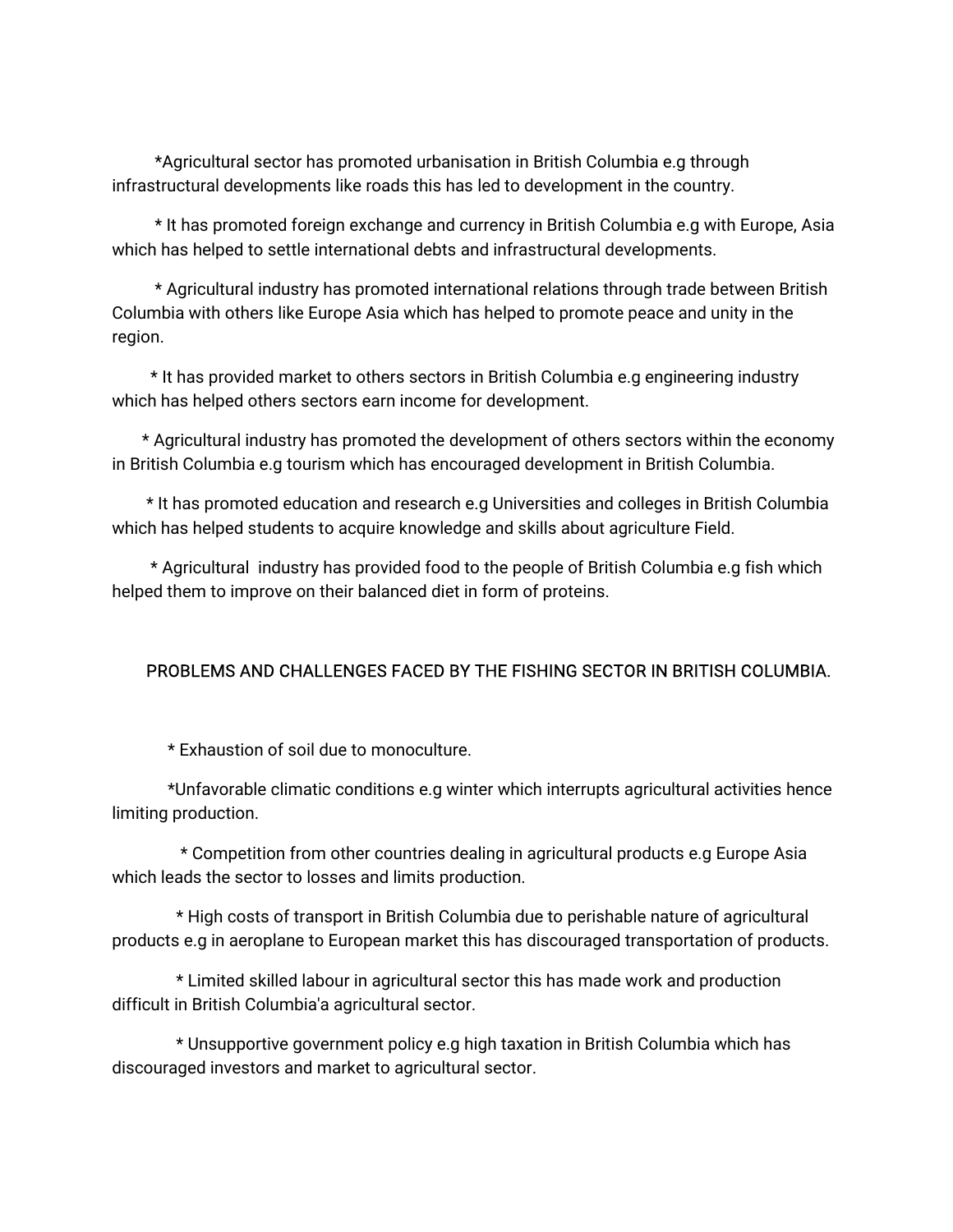\* Occurrence of accidents while carrying out agricultural activities in British Columbia which has caused injuries and death hence discouraging production.

\* Political instability especially strikes among farmers which has discouraged investors and market to agricultural sector.

\* Labour migration to other sectors e.g mining which has slowed and discouraged the agricultural activities.

\* Low levels of technology e.g duplicated fertilizers which make work and production difficult in agricultural sector.

\* Competition within the economy with other sectors e.g mining which leads to underfunding of agricultural sector by the government and labor migration hence limiting production.

\*Soilinfertilitycausedbysoilerosionthishasalsoledtolowproductionofagricultural products in British Columbia.

\* Pest and diseases which attacks crops and animals leading to low yields and low production.

## WAYS OF IMPROVING OR SOLUTIONS TO THE PROBLEMS FACED BY FORESTRY **SECTOR IN BRITISH COLUMBIA.**

\*Mechanisation such as use of machines should be used to solve the problem of shortage ofskilledlabour.

\*Application of fertilizers to improve soil fertility.

\*Use of protective equipments like helmets and gum Boots to minimize the occurrence of accidents on farms.

\*Practicing of mixed farming to over come soil exhaustion.

\*Construction of modern transport networks to easy the transportation of agriculture products to market centres.

\*Modern advertisements to compete on the world market with other countries.

\*Use of advanced technology to solve the problem of low levels of technology.

\*Intensive research on agricultural issues to improve on the quality of production and getting of market.